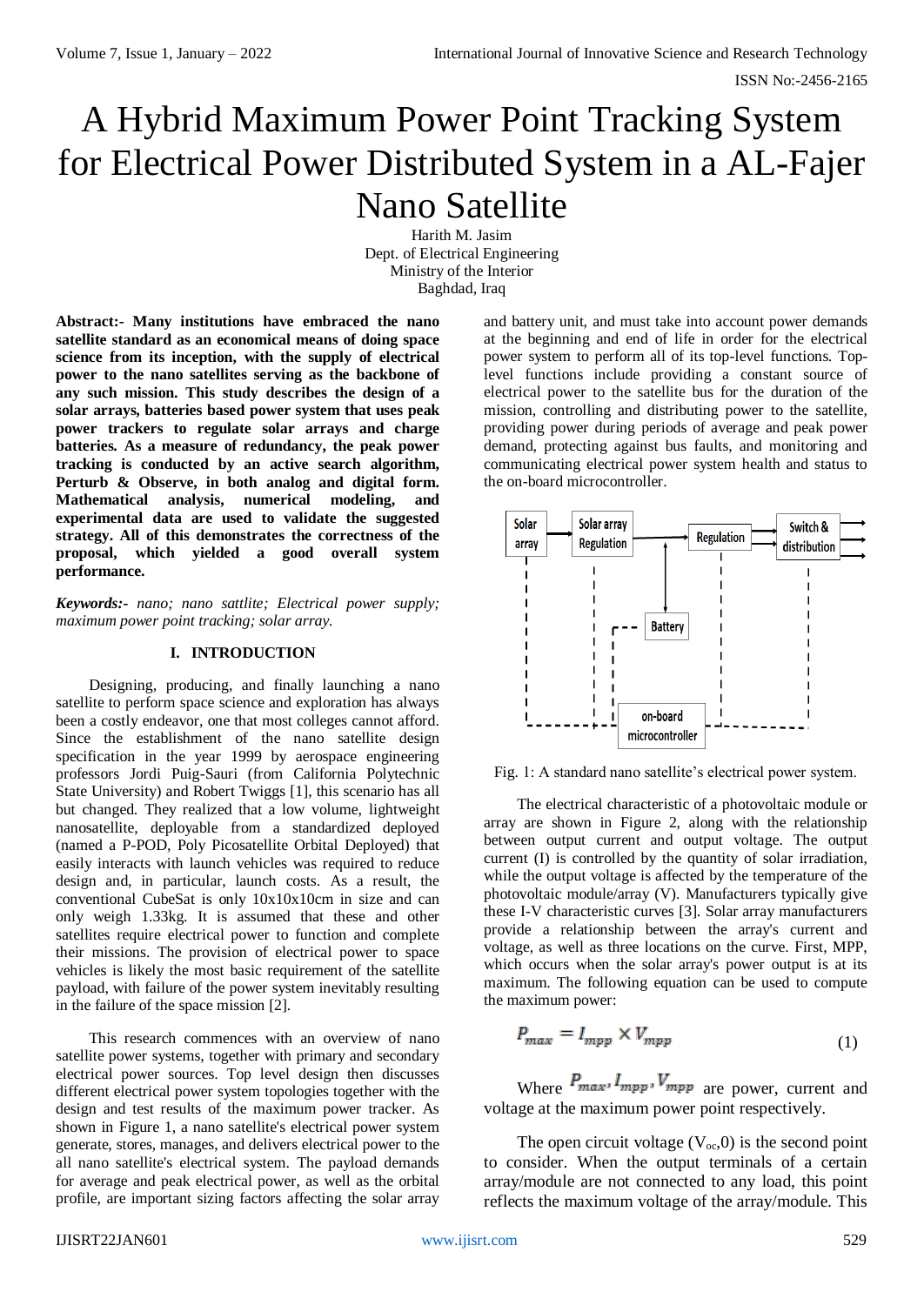ISSN No:-2456-2165

open circuit voltage is higher than MPP ( $V_{\text{mpp}}$ ), and it is determined by the number of PV modules/cells connected to form an array/module structure. The third point is the short circuit point  $(0, I_{sc})$ , where  $I_{sc}$  is the short-circuit current value, which is the maximum current that can be produced by the particular array/module when the output terminals are shorted together. This magnitude of short circuit current is higher than the array/Impp, module's and the array/module structure is formed by a number of parallel connected modules/ cells.



Fig. 2: Actual solar array's characteristics.

#### **II. MAXIMUM POWER POINT TRACKING (MPPT) ALGORITHMS**

Maximum power point tracking (MPPT) algorithms are used to increase the power delivered from the solar array. The main procedure of the MPPT algorithm is to adjust the solar array output voltage such that the array supplies maximum power to the load. This is can be achieved through attaching the solar array to a suitable power electronic converter to maximize the solar array developed power. Several MPPT algorithms are suggested by researchers. MPPTs work by connecting the solar array to the battery unit with a switch mode DC-DC converter and keeping the solar array's operational point at the MPP. It accomplishes this by dynamically adjusting the voltage operating point of the solar array, allowing it to swing up to the MPP, where it transforms the input power to the equivalent output power, but at a different voltage and current [4, 5]. The famous one is Perturb and Observe (PAO) or (P&O) algorithm.

The Perturb and Observe method has a simple structure with few measured signals. Through periodic perturbing (may be incrementing or decrementing), the duty cycle of the power switching device is adjusted as shown in Figure 3. Based on the difference between measured output power of the solar array with the output power of the previous perturbation cycle and the voltage derivative, the movement of the new duty cycle is decided. This low-cost technique can be easily designed and implemented [6, 7].

Any spacecraft that uses solar arrays as its major power source needs a way to store energy during eclipse times and peak power demands, which batteries provide. Nickel-metal hydride (NiMH), lithium-ion (Li-ion), and Li-ion polymer are among the battery technologies available (LiPo). Because of their high volumetric and gravimetric energy densities,

resulting in a compact, flat battery design with a low magnetic signature, Li-ion or LiPo batteries are the only battery technologies that are practical for nano satellite deployment [8]. They must, however, be used under specific circumstances.



Fig. 3: PAO MPPT algorithm.

The output power is calculated by changing the duty cycle and multiplying the DC-DC converter output voltage and current. The resulting value is then compared to the prior power value to see if the power grew or reduced as a result of the duty cycle change. The duty cycle perturbation is repeated if the output power has risen. If it had dropped, the direction of perturbation would have been reversed [9]. The cycle continues in an endless loop as a new power measurement is taken and compared to the previous one as that shown in Figure 3. The MPPT comprises of a boost DC-DC converter and related control circuitry, with the solar panel as input and the battery unit as output, as shown in Figures 4 and 5. The P&O method is implemented in both analog (Fig. 4) and digital (Fig. 6) form by the control circuits. A microcontroller (MCU) can track the MPP more effectively and perform enhanced versions of the algorithm while being easily tunable, but it is more subject to radiation damage failure. The analog implementation serves as a backup because its discrete circuitry is more resilient than a microcontroller, and the satellite will still be able to operate even if the microcontroller fails. It can also be observed in Figs. 4 and 6 that just the output current, not the output voltage, is being measured. The output voltage can be regarded constant between samples because it is clamped to the slowly changing battery voltage. As a result, just the output current indicates whether power is increasing or decreasing, and only this needs to be measured [10]. Also, because the output of the DC-DC converter is slaved to the battery voltage, a change in duty cycle changes the DC-DC converter input voltage, allowing the solar array's output power to be adjusted [11].

## **III. ANALOG PAO ALGORITHM**

The analog circuitry used to implement the PAO algorithm shown in Fig. 4. The current (or voltage) load value is fed to the analog PAO controller to calculate the maximum power voltage by using MPP calculator [12]. A block diagram of MPP calculator is shown in Fig.5 which searches the maximum power point of the solar array and calculate the maximum power voltage. An input signal to the MPP calculator is sampled and store by using a simple (sample and hold circuit), then it output value compared with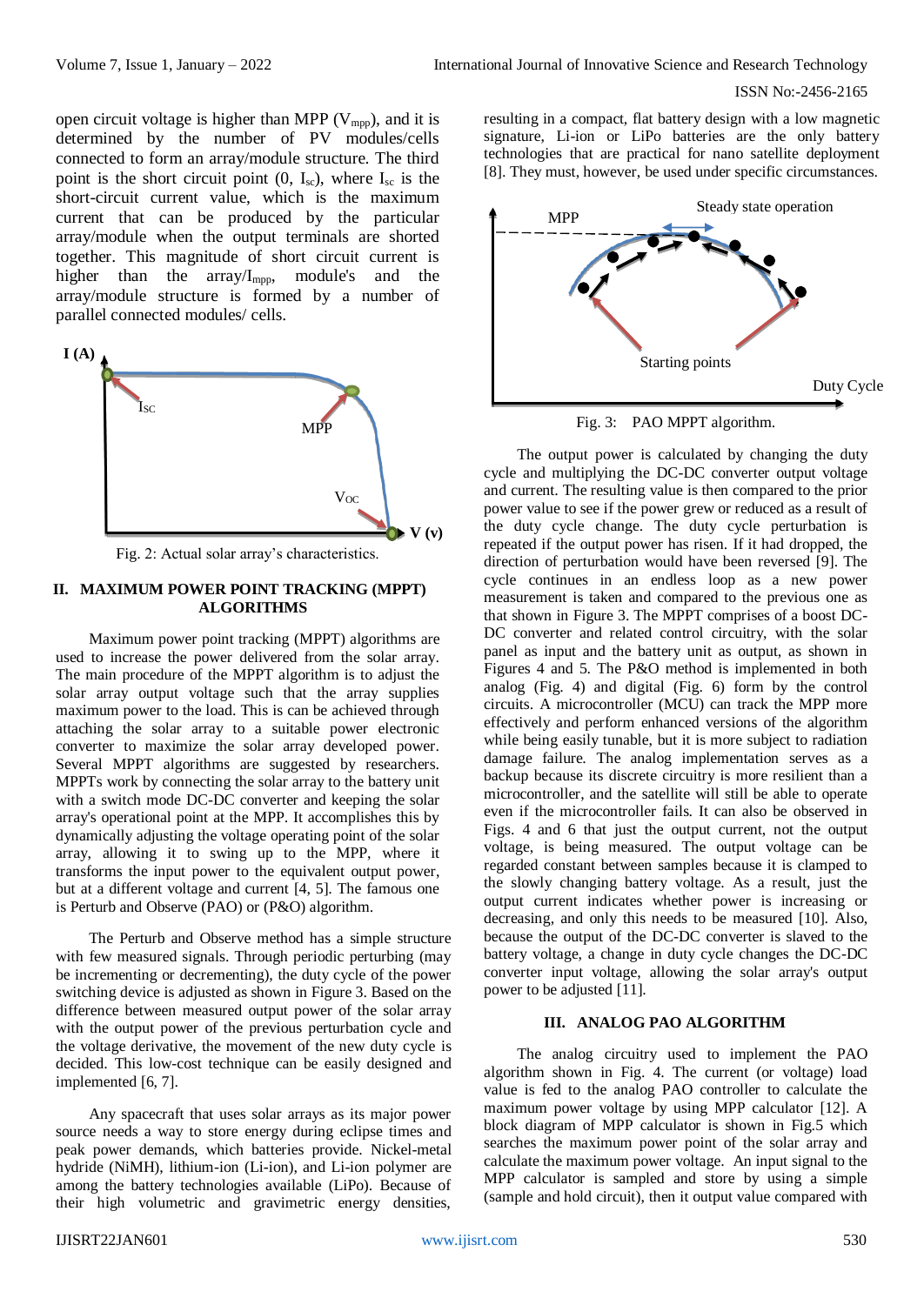ISSN No:-2456-2165

the stored value to get the change of input signal. Then the logic circuit (consist of XNOR operation and D-flip flop) will find the direction of perturbation. At the end RC charge circuit will charge and discharge capacitor depend on the logic circuit output. When the signal receive from the logic circuit is LOW the capacitor will discharge the maximum power voltage to fall down, and the opposite scenario when the signal receive from logic circuit is HIGH.



Fig. 4: The analog PAO MPPT algorithm.



Fig. 5: MPP calculator circuit for analog PAO MPPT algorithm

## **IV. DIGITAL PAO ALGORITHM**

The PAO method is implemented as a logic sub-routine on a microcontroller in the digital MPPT control system depicted in Fig. 6. The fundamental idea is to use the digital version as the primary MPPT controller, with the analog version serving as a backup. A multiplexer (MUX) (as shown in Figs. 4 and 6) handles the MPPT's switchover between digital and analog control, routing the selected pulse width modulation (PWM) signal to the DC-DC converter's MOSFET driver. When the EPS starts on, the MUX's control line is passively pulled LOW, switching to the analog control by default. The MUX control line must be pulled to check that the MCU has started up correctly and is capable of taking control of the MPPT HIGH. An STM32 microcontroller used to made the digital PAO algorithm. A control stage made with a digital microcontroller from STMicroelectronics, with a 32-bit STM32 family, with a good ability for control a power switching supply.



Fig. 6: The digital PAO MPPT algorithm.

#### **V. OVER ALL PROPOSED SYSTEM**

A real picture of the proposed hybrid MPPT PAO algorithm is shown in Fig. 7. To valid the proposed prototype this PCB prototype is connected to a solar array that has electrical characteristics as shown in the Fig. 8. The power classes of the used solar array have a wide and very good range to get it in the Lab. also with an artificial light source. An excellent result with an accepted loss are got from the digital algorithm with a good efficiency as that shown in the Table I.



Fig. 7: A proposed prototype of a hybrid MPPT PAO algorithm.

| <b>Power Class</b>                           | 245 W       | 250W  | <b>255W</b> | <b>260W</b> | 265W              | 270W  |
|----------------------------------------------|-------------|-------|-------------|-------------|-------------------|-------|
| Maximum Power (P <sub>max</sub> )            | <b>180W</b> | 184 W | 187 W       | 191 W       | 196W              | 199W  |
| Open Circuit Voltage (V <sub>oc</sub> )      | 35.0V       | 35.1V | 35.4V       | 35.7V       | 35.9V             | 36.1V |
| Short Circuit Current (I <sub>sc</sub> )     | 6.97A       | 7.05A | 7.16A       | 7.26A       | 7.37 <sub>A</sub> | 7.45A |
| Voltage at Maximum Power (V <sub>mpp</sub> ) | 27.8V       | 28.0V | 28.2V       | 28.4V       | 28.6V             | 28.7V |
| Current at Maximum Power (I <sub>mpp</sub> ) | 6.48 A      | 6.54A | 6.64A       | 6.73A       | 6.84 A            | 6.92A |
| <b>Module Efficiency (%)</b>                 | 13.5%       | 13.7% | 14.0%       | 14.3%       | 14.7%             | 14.9% |

Fig. 8: Electrical characteristics of a solar array that used.